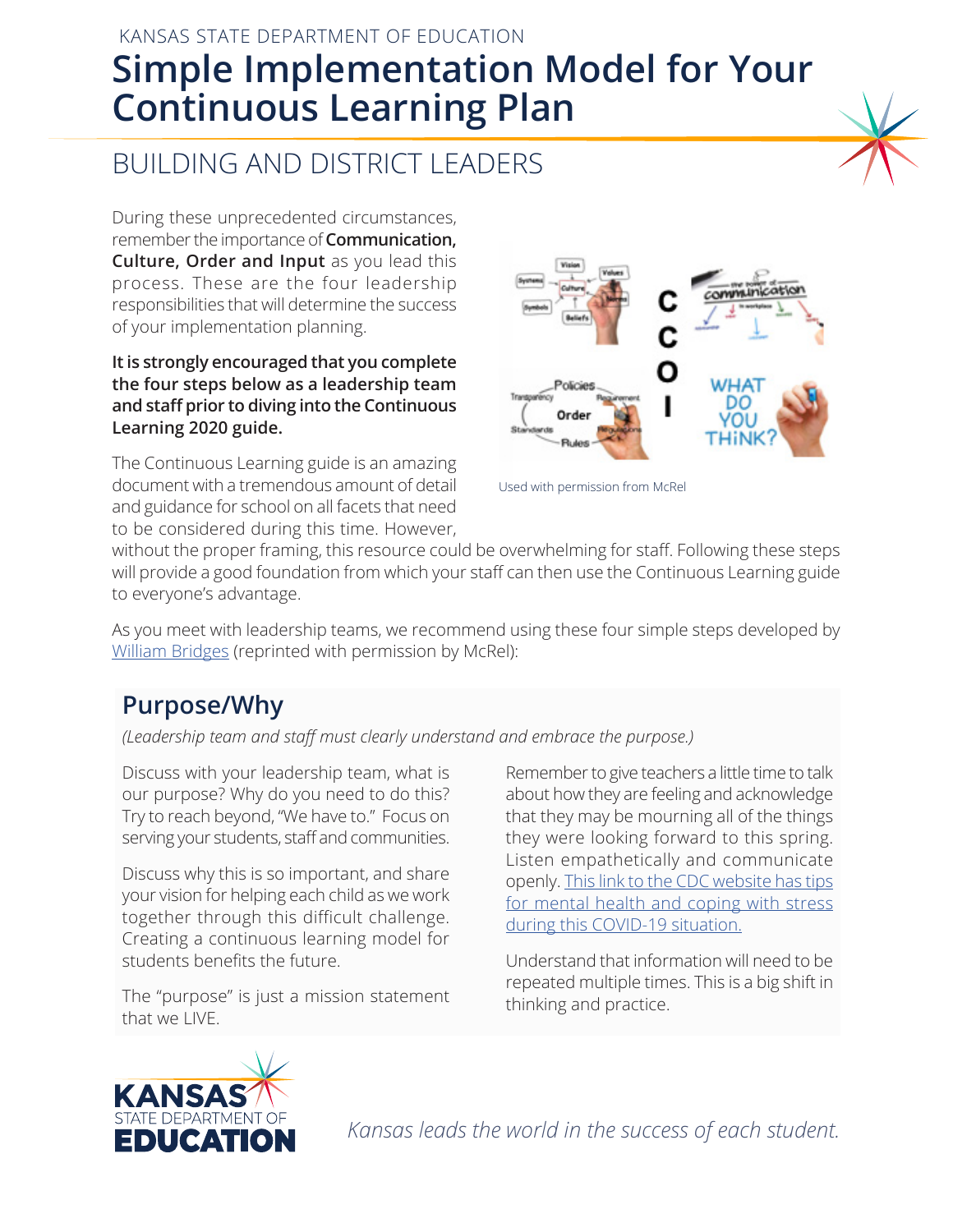## **Picture**

*(Whole staff in small groups or via Zoom.)*

Help staff paint a picture. What could this look like?

Start by sharing a vision of what this could look like in your district or building. Each district/building is unique, so implementation will be unique.

Listen and learn from your teachers as they share their insights and help paint a picture for serving their students. Let your staff members help paint the picture, they must have ownership of the process. These cannot be top-down decisions. Leaders must guide the process, not dictate.

#### **Plan**

*(Whole staff in small groups or via Zoom.)*

Allow staff to give input about what they CAN do? (Brainstorm. Don't let them get stuck in what they can't do.)

Allow staff members time to work in smaller groups and discuss how to implement the new Continuous Learning plan. Each building will look different based on the needs of their students. Initially, DON'T spend time talking about what they can't do, only spend time on what we CAN do.

Follow that discussion by identifying all of the barriers/obstacles that would prevent our success.

Is there a way to pull in student voice and feedback? Depending on the age of your students, you may have a way to engage their creativity and feedback.

### **Parts**

*(Leadership team and staff members must define and determine the roles and responsibilities.)*

Who is going to do what? What are the timelines?

- **•** Now spend time defining the roles that will be required to make the plan work.
	- $\circ$  Who will do what?
	- $\circ$  How do they make the plan work?
	- O What resources are available?

**Introduce the resources from the Continued Learning Task Force.**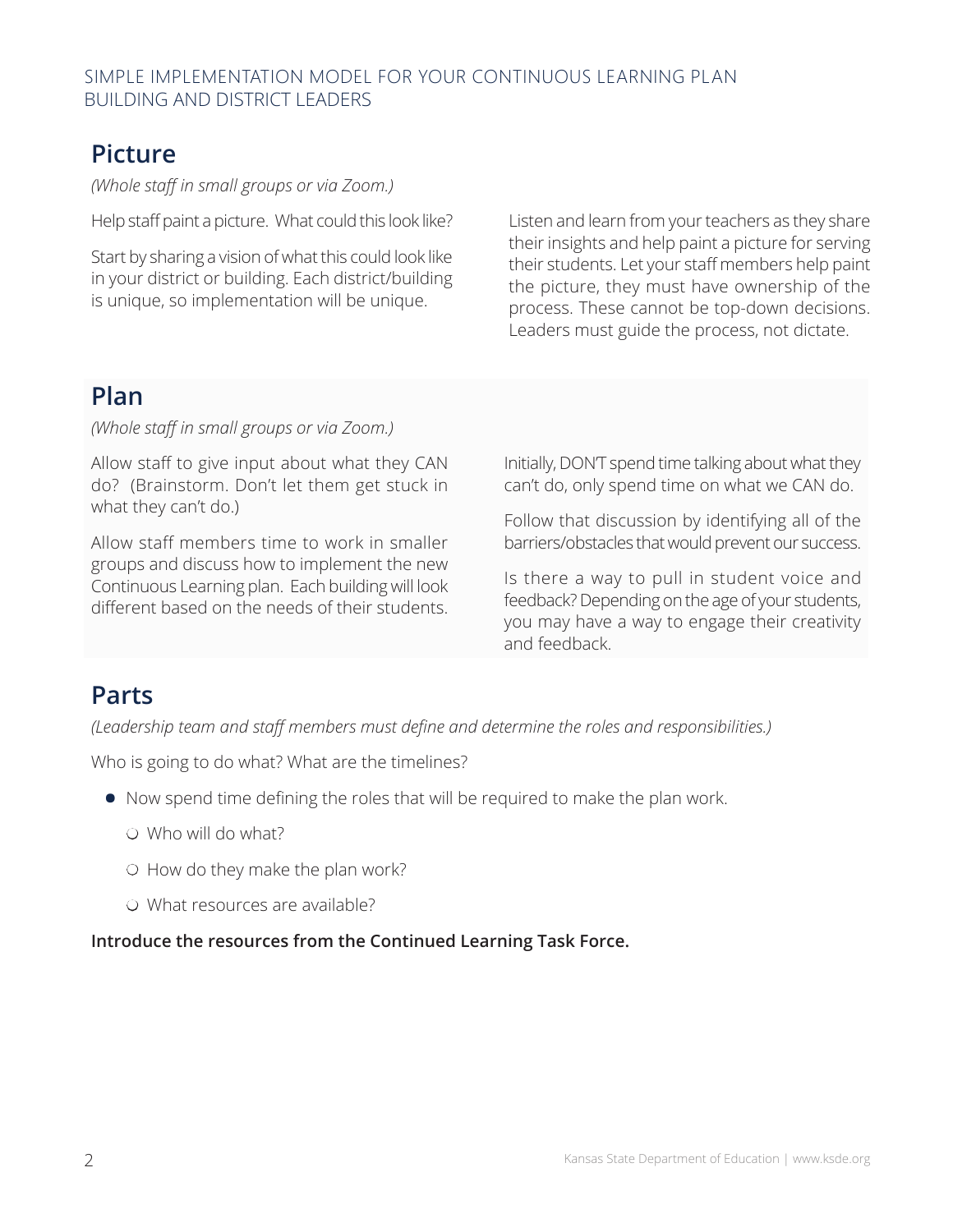#### SIMPLE IMPLEMENTATION MODEL FOR YOUR CONTINUOUS LEARNING PLAN BUILDING AND DISTRICT LEADERS

Do not allow staff to get stuck on perfection … help them move forward. Learn fast, be flexible, adapt and develop a feedback cycle with multiple Check-ins.

Additional Scaffolding Supports for districts will be provided by Kansas Professional Organizations and Service Centers. Plans will be shared soon.

Potential Stakeholder Groups to Involve in the planning process:

- **•** Student leadership team
- **•** Site councils
- **•** Teacher leadership team



Transition Phrases infographic. Used with permission from McRel.



Graph image used with permission by McRel.

### **Virtual meetings:**

If you are looking at meeting with leadership teams, staff members and students virtually, here are some tips for effective virtual meetings:

- 1. Set a clear purpose for the meeting
- 2. [Set norms for meeting virtually. Here are](https://docs.google.com/document/d/1eGVqfbGVSoAG-2jj9fVu4m8JUSpyglw3mCrv1obSstg/edit?usp=sharing) some sample virtual meeting norms to consider.
- 3. Start the meeting with a light check-in question to break the ice, build trust and allow everyone to have a chance to contribute either verbally or virtually.
- 4. Create an agenda [\(here's a sample agenda\)](https://docs.google.com/document/d/1_unG3oAJHPQpBEw0LG0FTINngCyY7ECHHdJB63i5ooQ/edit?usp=sharing), and send it to all invited attendees ahead of the meeting. Make it a shared document that can be edited by all in the meeting, and share it on your screen during the meeting.
- 5. Establish roles of facilitator and recorder.
- 6. Create topics of discussion ahead of time or in real-time during the meeting to either discuss in whole group (if a small group of four to six) or in virtual breakout rooms (if a larger group). Regardless, make sure the deliverables from those discussions are clear and ensure the discussion is captured on the agenda.
- 7. After discussions, have a check out where each attendee shares their challenges, concerns or what excites them the most from the discussion. Again, doing this allows each attendee to contribute and prevents the meeting after the meeting.